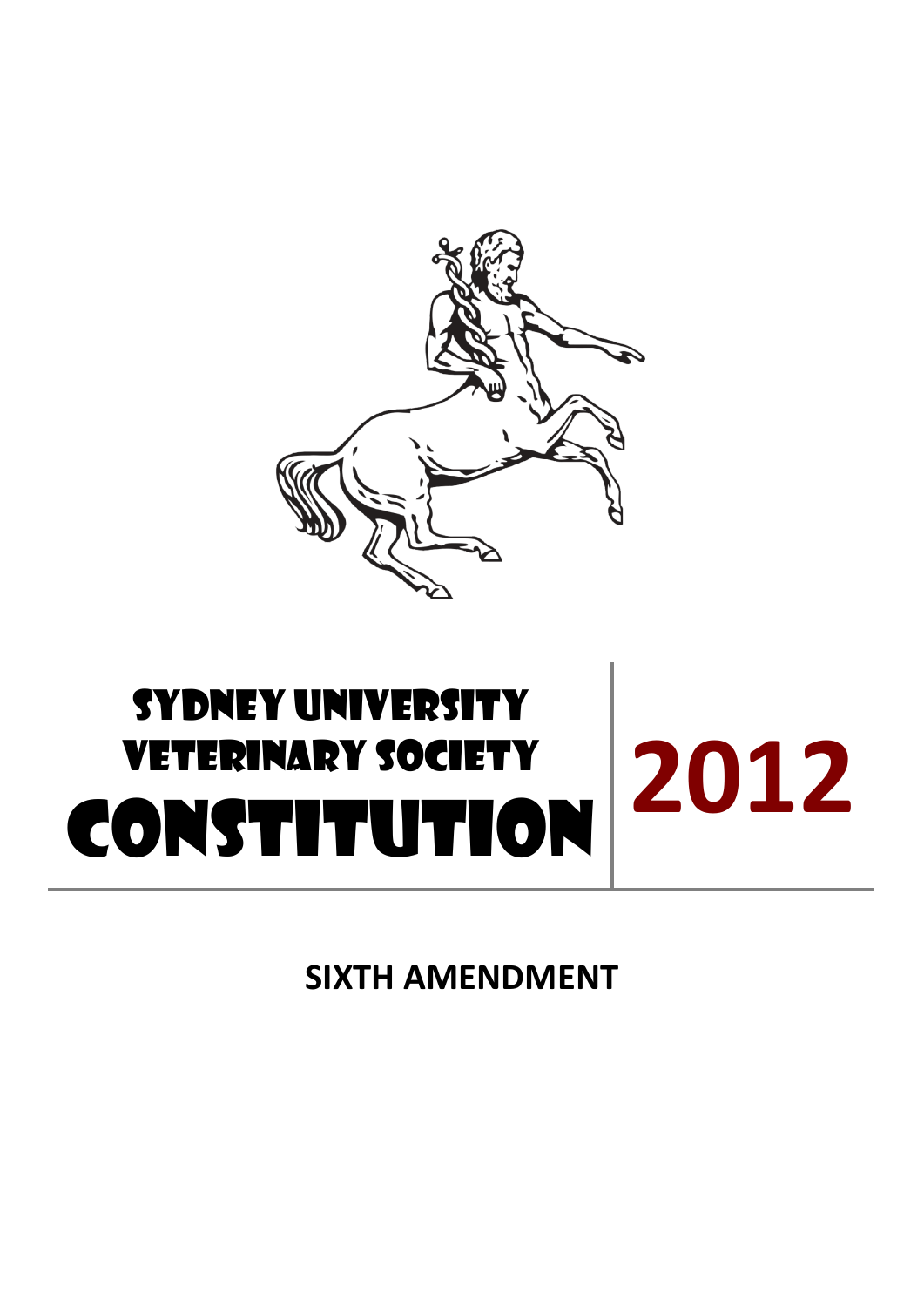## **Contents**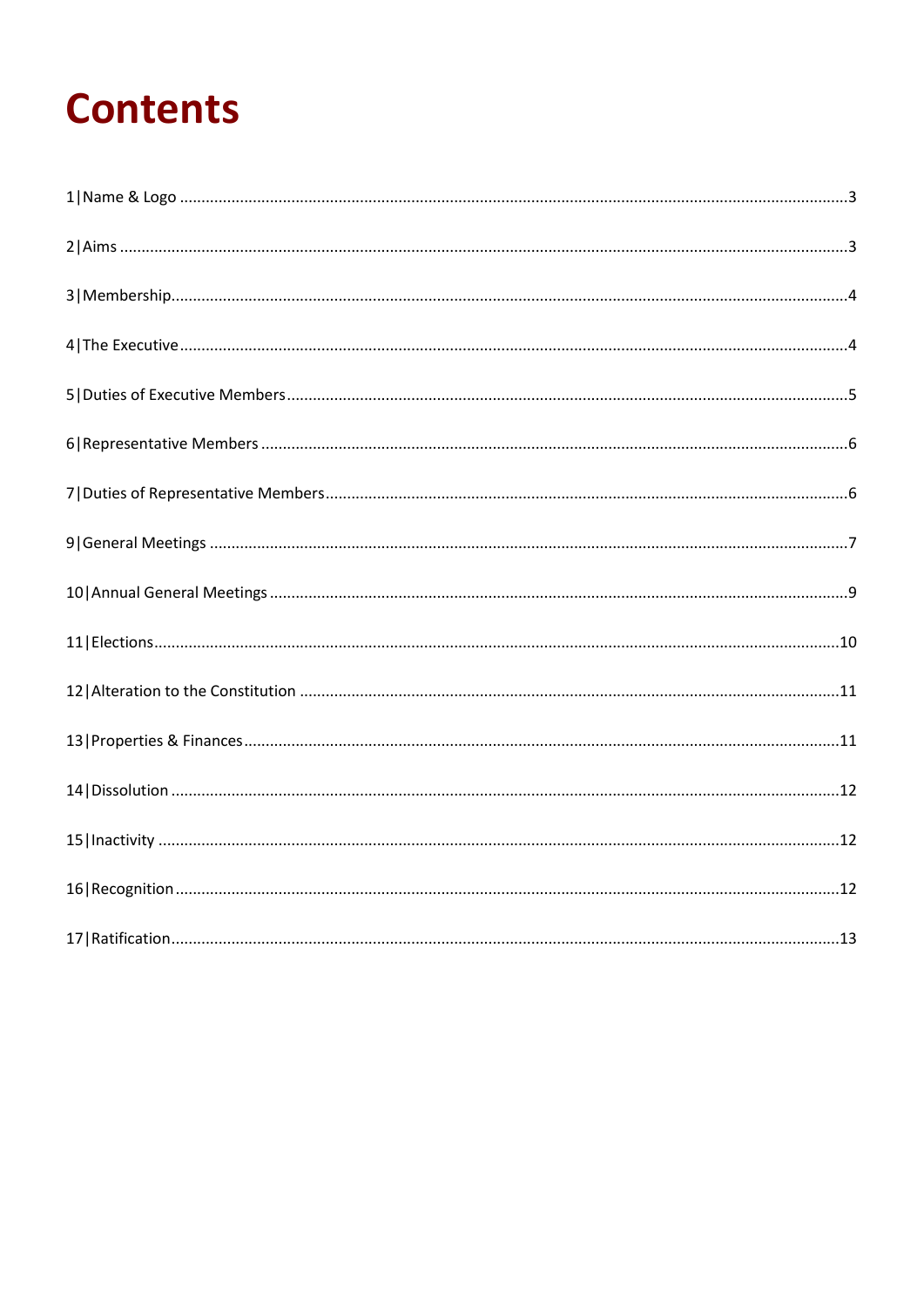## <span id="page-2-0"></span>**1|Name & Logo**

- 1.1 The Society shall be called the Sydney University Veterinary Society, hereinafter called the Society.
- 1.2 The Centaur shall represent the Society as the official mascot. Its depiction on Society-affiliated events and/or documentation as the logo should be reserved for those of or approved by the Executive.
- **1.3** The official colour of the Society shall be dark red, in commemoration of the Society's centenary and close ties to the Faculty of Veterinary Science.

## <span id="page-2-1"></span>**2|Aims**

### **2.1 The aims of the Society shall be to:**

- a) Provide a common meeting ground for the graduates and undergraduates of the Faculty of Veterinary Science
- b) Promote the intellectual culture of its members by means of reading of the papers, delivery of lectures, debates, excursions, etc.
- c) Secure the co-operation of graduates and undergraduates in furthering the interests of the profession
- d) Provide a range of social events to promote cohesion within the Faculty

### **2.2 The Society shall undertake the following activities to achieve its aims:**

- a) Organise and promote regular social activities to be held both on and off campus
- b) To contribute to the discussions and faculty decisions that concern the student body of the Faculty of Veterinary Science
- c) To act as a point of contact and a source of information for students by being contacted through email, phone and open office
- d) Organise intellectual events and stimulate discussions by arranging for guest speakers to be present at social events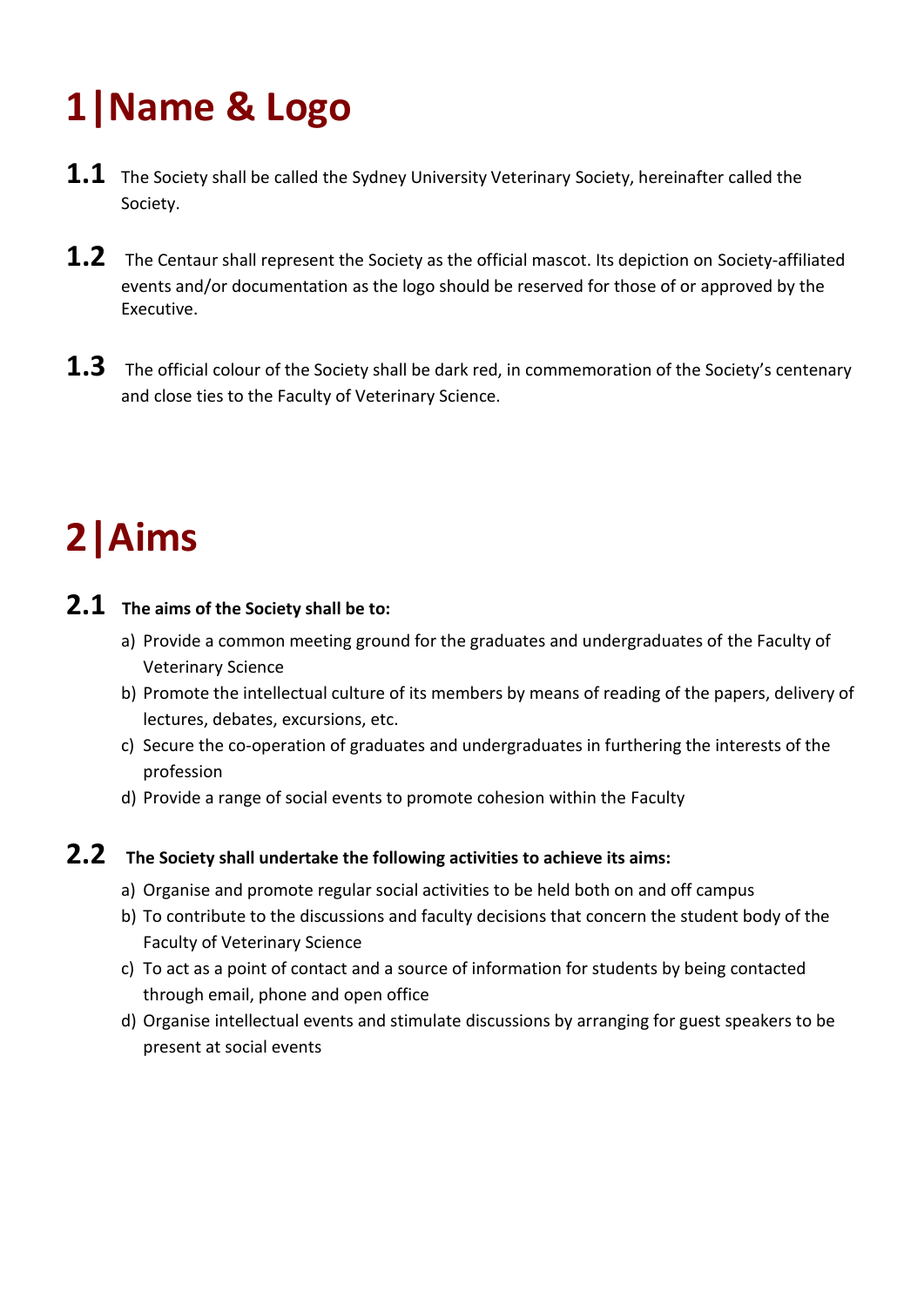## <span id="page-3-0"></span>**3|Membership**

### **3.1 The following classes of people shall be eligible for membership:**

- a) The members of the Staff of the Faculty of Veterinary Science shall be honorary members
- b) Graduates of the Sydney University in Veterinary Science
- c) Undergraduates in the Faculty of Veterinary Science
- d) Such other persons as may be nominated by the Executive and approved by the Society, but only on an annual basis
- **3.2** Upon payment of a subscription fee, a person shall be deemed a Lifetime Member of the Society unless otherwise indicated by the Society, and henceforth be bound by this Constitution. The subscription fee should be paid to the Society directly.
- **3.3** The subscription fee for membership shall be \$80. This may be altered under the direction of the elected executives if there is an associated increase or decrease in the cost of producing membership cards or any additional benefits that arise with the membership.

## <span id="page-3-1"></span>**4|The Executive**

- **4.1** The Society shall have an Executive Committee, henceforth referred to as Executive, consisting of: a) A President
	- b) Two Vice Presidents one male and one female
	- c) An Honorary Secretary
	- d) An Honorary Treasurer
	- e) An Assistant Treasurer
	- f) An Animal and Veterinary Bioscience Representative
	- g) 3-6 Keg Representatives as decided by the Executive
- **4.2** The Executive shall have the power to manage the Society in accordance with the Constitution.
- **4.3** Attendance of Executive members at all meetings is obligatory. Any Executive member that does not attend three consecutive meetings without leave can be dismissed from the Executive by a two-thirds majority vote.
- **4.4** All Executives must be members of the University of Sydney Union.
- **4.5** All Executives must be members of the Society.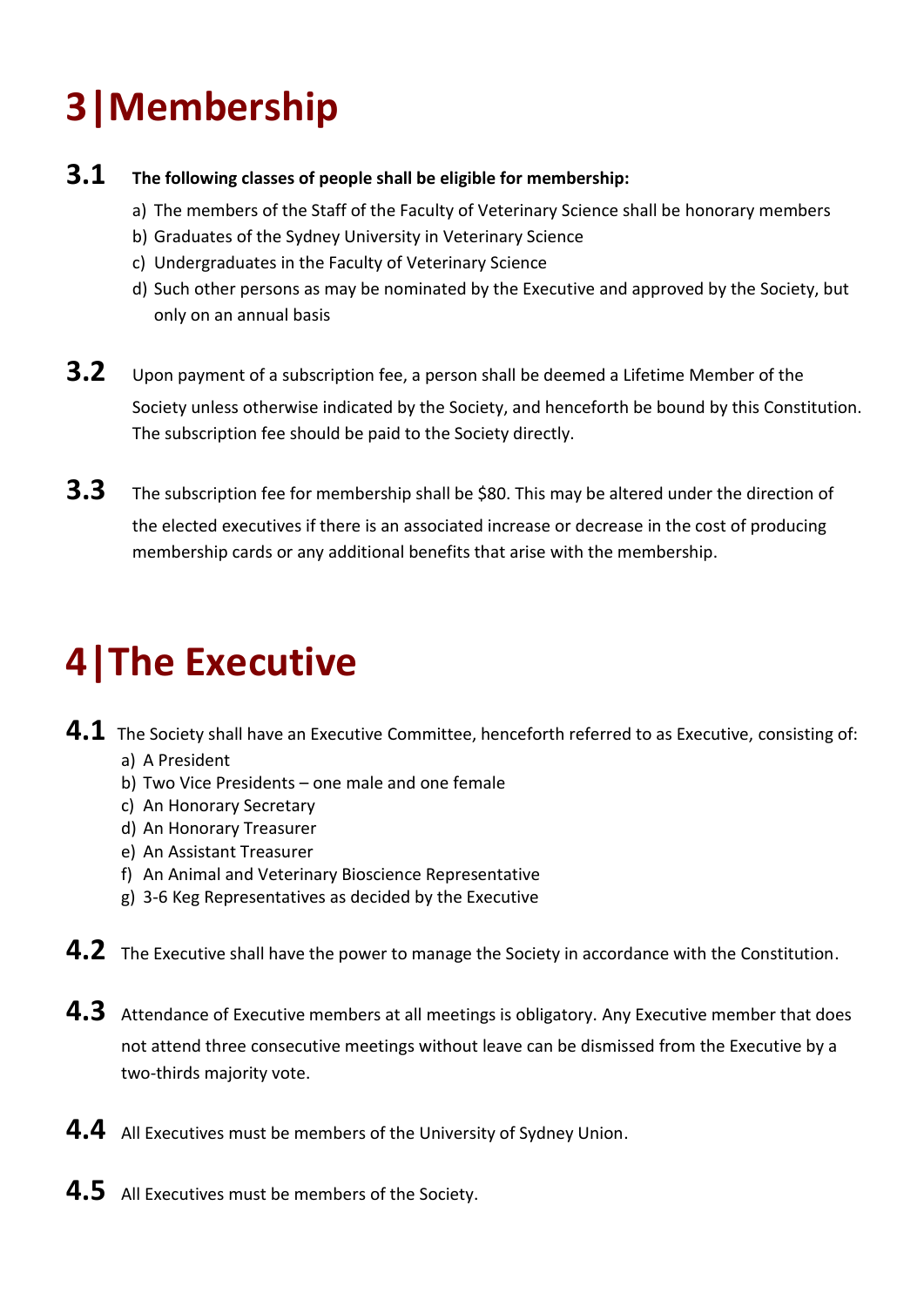## <span id="page-4-0"></span>**5|Duties of Executive Members**

### **5.1 The President shall:**

- a) Plan the Societies activities in consultation with the Executive
- b) Liaise with the Executive and any committees formed by the Society
- c) Ensure an adequate handover including any documents and materials to the following Executive

### **5.2 The Vice Presidents shall:**

- a) Deputise for the President
- b) Be responsible for the merchandise department
- c) Promote *Centaur* and coordinate work on the *Centaur* publication on campus.
- d) Maintain and seek sponsorship

### **5.3 The Honorary Secretary shall:**

- a) Conduct the correspondence of the Society
- b) Book meeting rooms for the Society
- c) Keep minutes of the proceedings of all Society meetings
- d) Maintain the records and documentation of the Society
- e) Maintain a list of current members, in accordance with University of Sydney Union Guidelines
- f) Maintain the Society's registration with the University of Sydney Union
- g) Ensure that actions taken by the Executive abide to the Society's Constitution and the University of Sydney Union Guidelines

### **5.4 The Honorary Treasurer shall:**

- a) Maintain the Society's finances in accordance with the Treasurers Handbook produced by the Clubs and Societies office of the University of Sydney Union
- b) Present to the Annual General Meeting of the Society a report detailing the financial activity and status of the Society
- c) Ensure an adequate handover including any documents and materials to the following Executive

### **5.5 The Assistant Treasurer shall:**

a) Deputise for the Honorary Treasurer

### **5.6 The Animal and Veterinary Bioscience Representative shall:**

- a) Promote the Society to students in the Bachelor of Animal and Veterinary Bioscience degree and act as a liaison between the Executive and Animal and Veterinary Bioscience students
- b) Assist in the planning and throwing of social events for members in liaison with the Keg representatives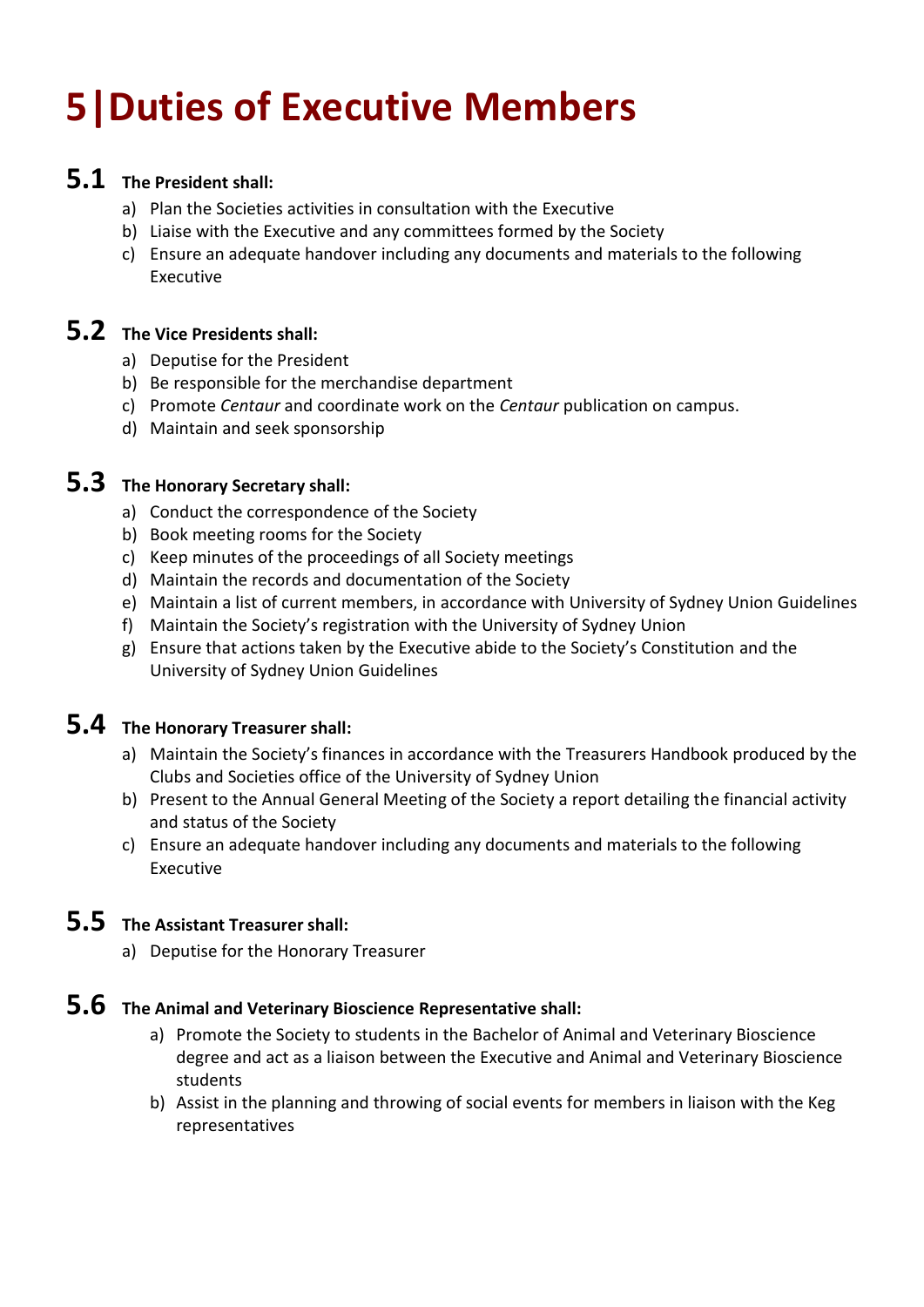### **5.7 The Keg Representatives shall:**

- a) Assist in the planning and throwing of social events for members
- b) Deputise for the Executive
- c) Help in the operation of the VetSoc office

### <span id="page-5-0"></span>**6|Representative Members**

- **6.1** The Executive shall have representation on campuses bearing the students of the Faculty of Veterinary Science by proxy, henceforth known as Representative Members.
- **6.2** Representative Members shall be listed along side with Executive Members in VetSoc publications, however, are not Executive members and therefore excluded from Sections 4.2 to 4.4 of the Constitution.
- **6.3** Representative Members shall be non-elected positions and voluntary in nature. Should the first preference of choice decline, the individual next in line shall be offered. In the case where more than one member is willing to stand (e.g. Vice President), a vote must take place.
- **6.4** The role of Representative Member shall be offered to the previous Executive in a preferential system with the President offered foremost, followed by the Hon. Secretary, Hon. Treasurer, Vice Presidents, and then all other Executive members in equal preference.
- **6.5** Should all members of the past Executive decline the position of Representative Member, the Executive shall have the power to assign any student the position, providing that they accept.

### <span id="page-5-1"></span>**7|Duties of Representative Members**

#### **7.1 The Camden Campus Representative shall:**

- a) Promote the Society to students within the Faculty of Veterinary Science on the Camden Campus and act as a liaison between the Executive and the Camden Campus
- b) Handle monetary transactions and merchandise order and distribution on behalf of the Society on the Camden Campus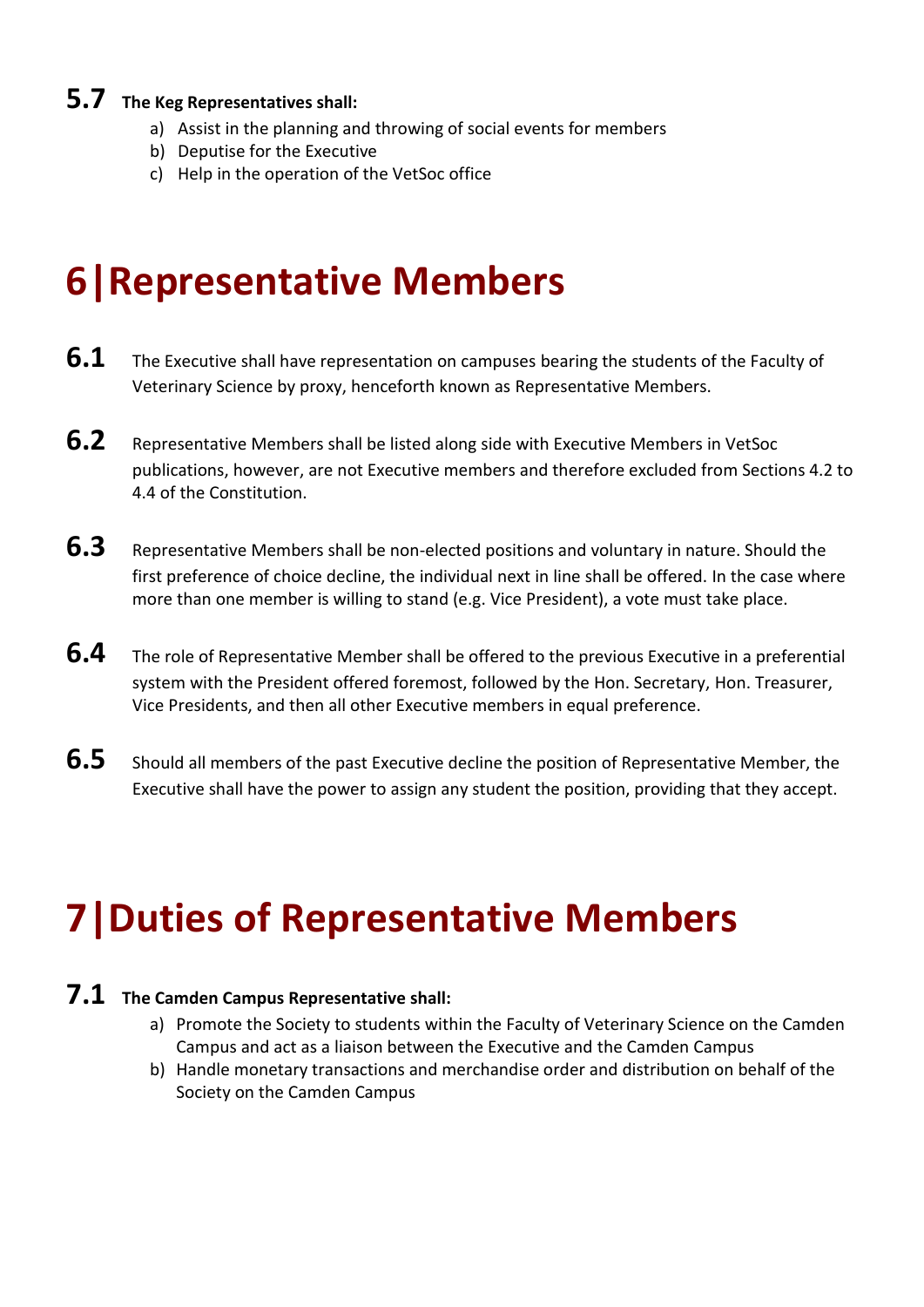## **8|Ordinary Meetings**

8.1 There is no requirement for Ordinary Meetings to be held by the Society

## <span id="page-6-0"></span>**9|General Meetings**

- **9.1** General Meetings are modified by the Society to comprise a meeting whereby only the members of the Executive are to attend.
- **9.2** The affairs of the Society shall be managed by the Executive, the members of which shall comprise the President, the Vice Presidents, the Honorary Secretary, and the Honorary Treasurer, Assistant Treasurer, Animal and Veterinary Bioscience Representative and Keg Representatives.
- **9.3** The Executive shall meet at least twice each semester at such time and place as is decided by the President and Honorary Secretary.
- **9.4** The Executive shall meet within four (4) days of the receipt of written request signed by two members of such committee.
- **9.5** The President shall preside at all meetings of the Executive. In his/her absence, a Chairman shall be appointed by the other members.
- **9.6** The Executive shall not proceed with any business unless at least five (5) members be present.
- **9.7** The Executive shall have the power to create, approve and dissolve any sub-committees formed, with approved sub-committees having the power to manage such function or matter designated by the name of such committee.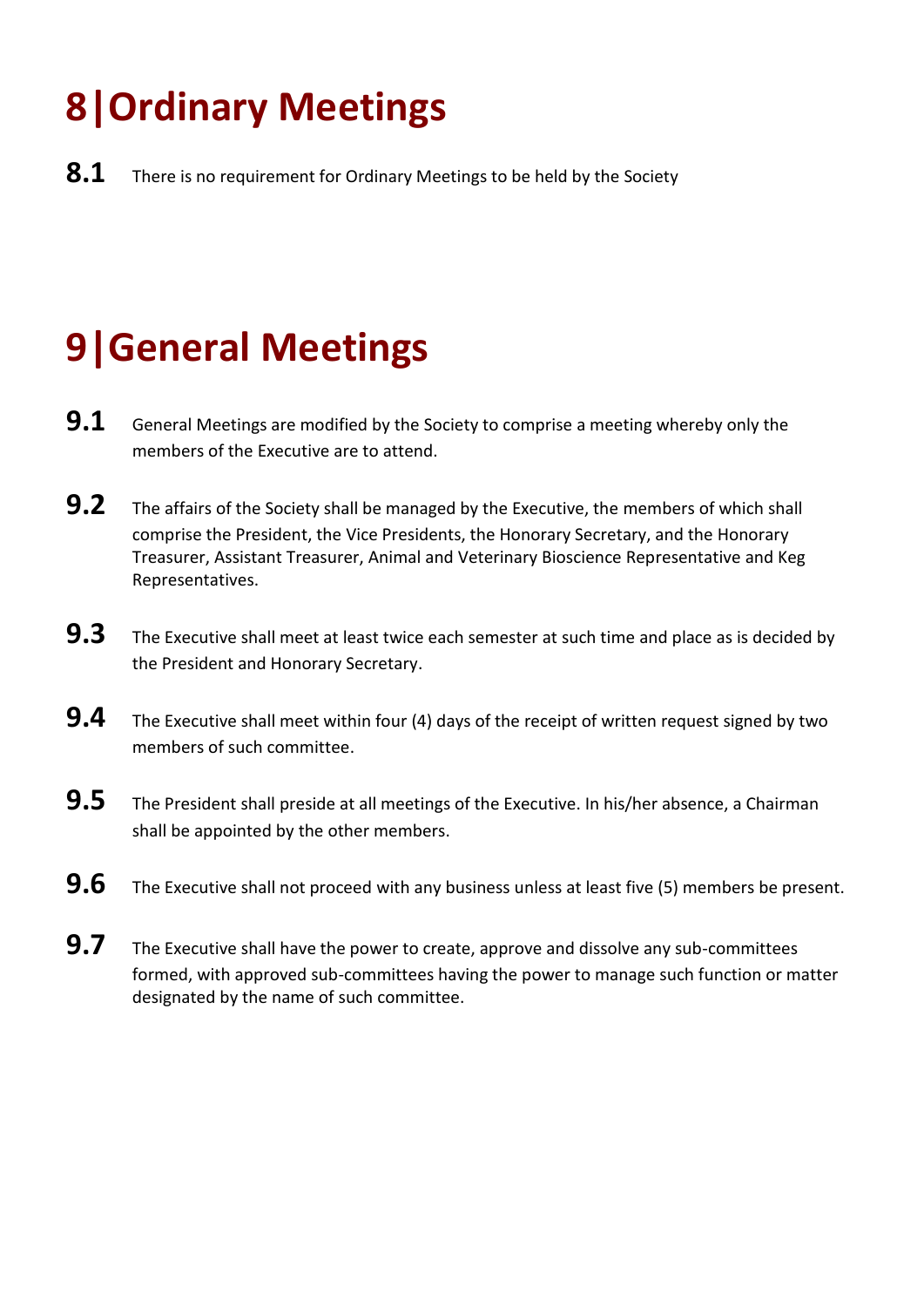### **9.8 The agenda for an Executive Meeting shall be:**

- 1. Opening and Welcome
- 2. Apologies and Leaves of Absence
- 3. Minutes of the Previous Meeting
- 4. Business arising from the Minutes
- 5. Correspondence
- 6. Motions on Notice
- 7. Reports of Executive members
- 8. Other Reports
- 9. General Business
- 10. Date of Next Meeting

### **9.9 The Executive Meeting of the Society has the following powers:**

- a) To carry out all duties as directed by this Constitution
- b) To make decisions and organise activities on behalf of the members of the Society
- c) To pass all accounts for payment
- d) Amend the Constitution
- e) Dismiss any Executive members under Section 4.3 of the Constitution and have the powers to fill any vacancies of the Executive
- f) Determine the use of the finances and other assets of the Society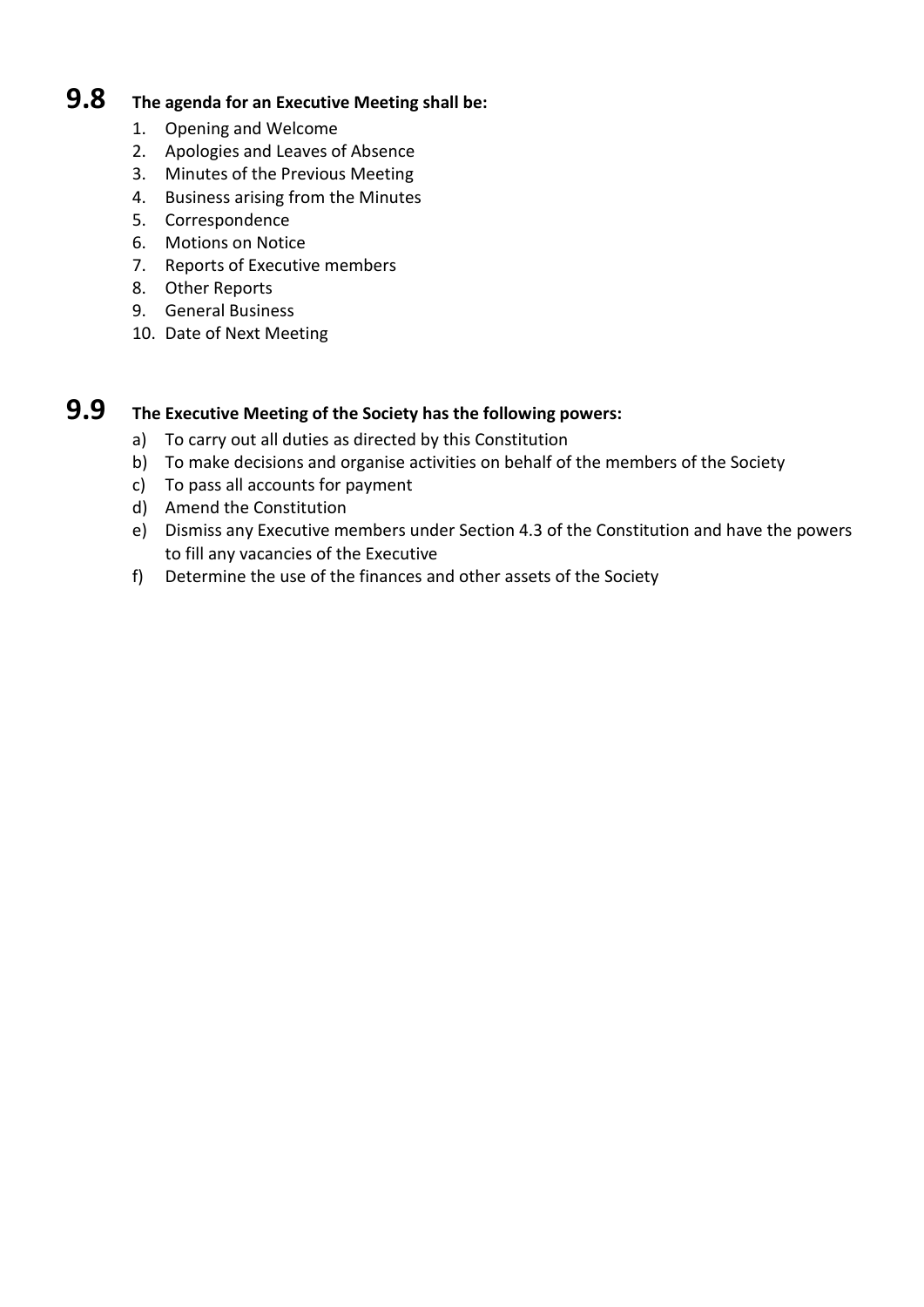## <span id="page-8-0"></span>**10|Annual General Meetings**

- **10.1** Beginning in 2010, the Annual General Meeting shall be held in September each year.
- **10.2** The Annual General Meeting shall be convened for the following purposes:
	- a) To receive a report and statement of accounts for the preceding financial period
	- b) To elect an Executive for the ensuing term
	- c) To transact any other business notice of which shall be duly submitted to the Secretary
- **10.3** The Secretary shall give at least fourteen (14) days notice of the time and place of the Annual General Meeting in one of the recognised publications of The University of Sydney Union and on the Society notice board and, if possible, by a mail-out to all members (a mail-out is understood to include communication by e-mail).
- **10.4** The Annual General Meeting shall be held between the nine hundred hours (9 AM) and twentyone hundred hours (9 PM) at a place on a Campus of the University of Sydney during semester (teaching period, Weeks 1-13). The Annual General Meeting shall be chaired by the President or an Executive Member not standing for election to any position.

### **10.5 The agenda for the Annual General Meeting shall include:**

- 1. Opening and Welcome
- 2. Apologies and Leaves of Absence
- 3. Minutes of the Previous Meeting
- 4. Business arising from the Minutes
- 5. Correspondence
- 6. Motions on Notice
- 7. Annual Reports
	- a. President
	- b. Treasurer
	- c. Secretary
	- d. Other Executive Members
- 8. Election of the Executive
- 9. General Business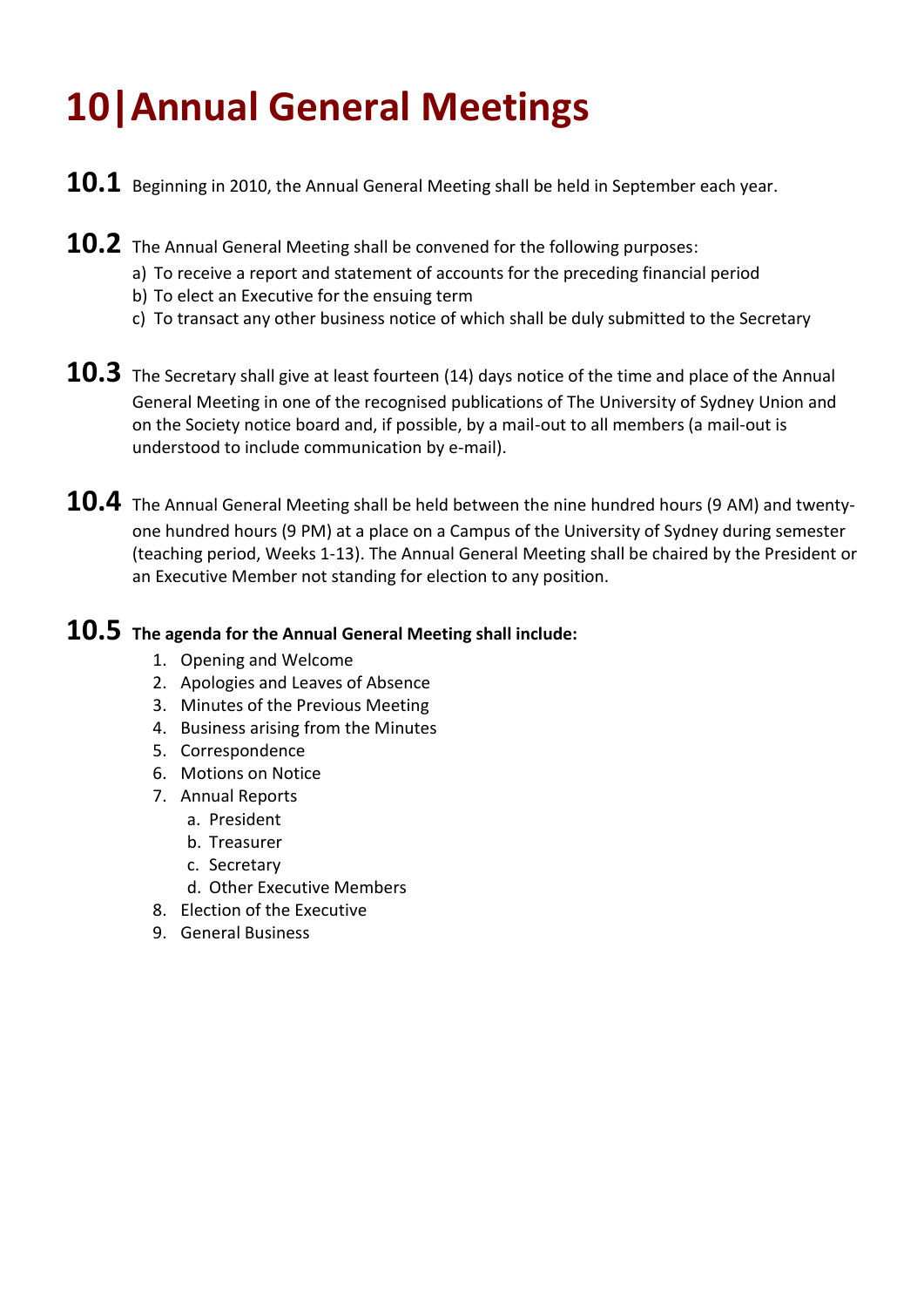## <span id="page-9-0"></span>**11|Elections**

- 11.1 The Executive shall be elected at the Annual General Meeting in the month of September each year.
- 11.2 The members of the Executive will be in at least second year when elected and must be on the Camperdown campus throughout the duration of their term.
- 11.3 The term of the Executive shall commence immediately following the close of the Annual General Meeting and conclude at the close of the Annual General Meeting in the following year.
- **11.4** The Secretary shall give at least fourteen (14) days notice of the time and place of the annual elections in one of the recognised publications The University of Sydney Union and on the Society notice board and, if possible, by a mail-out to all members (a mail-out is understood to include communication by e-mail). **The notice shall state:**
	- i) The day on which nominations open, which day shall be at least fourteen (14) days before the day of the elections
	- ii) The day and time on which nominations close, which shall be no later than the time of the meeting at which the elections are to occur
	- iii) The time, date and venue of the election
	- iv) All members of the Society are eligible to vote
- 11.5 In order to stand for election, nominees must accept nomination.
- **11.6** Every member of the Society shall be entitled to nominate and vote at the Annual General Meeting.
- **11.7** Unsuccessful nominees for any Executive position may become nominees for remaining Executive positions if they wish.
- **11.8** Before an election the Executive shall nominate a suitable person, not being a candidate for election, to act as Returning Officer. The Returning Officer shall be charged with the conduct of the election, and may appoint suitable persons, not being candidates for election, as Deputy Returning Officer.
- **11.9** The Clubs and Societies Programme Coordinator shall serve as Electoral Arbiter and shall receive any appeals.
- **11.10** Voting shall be by secret ballot, and shall be First Past the Post.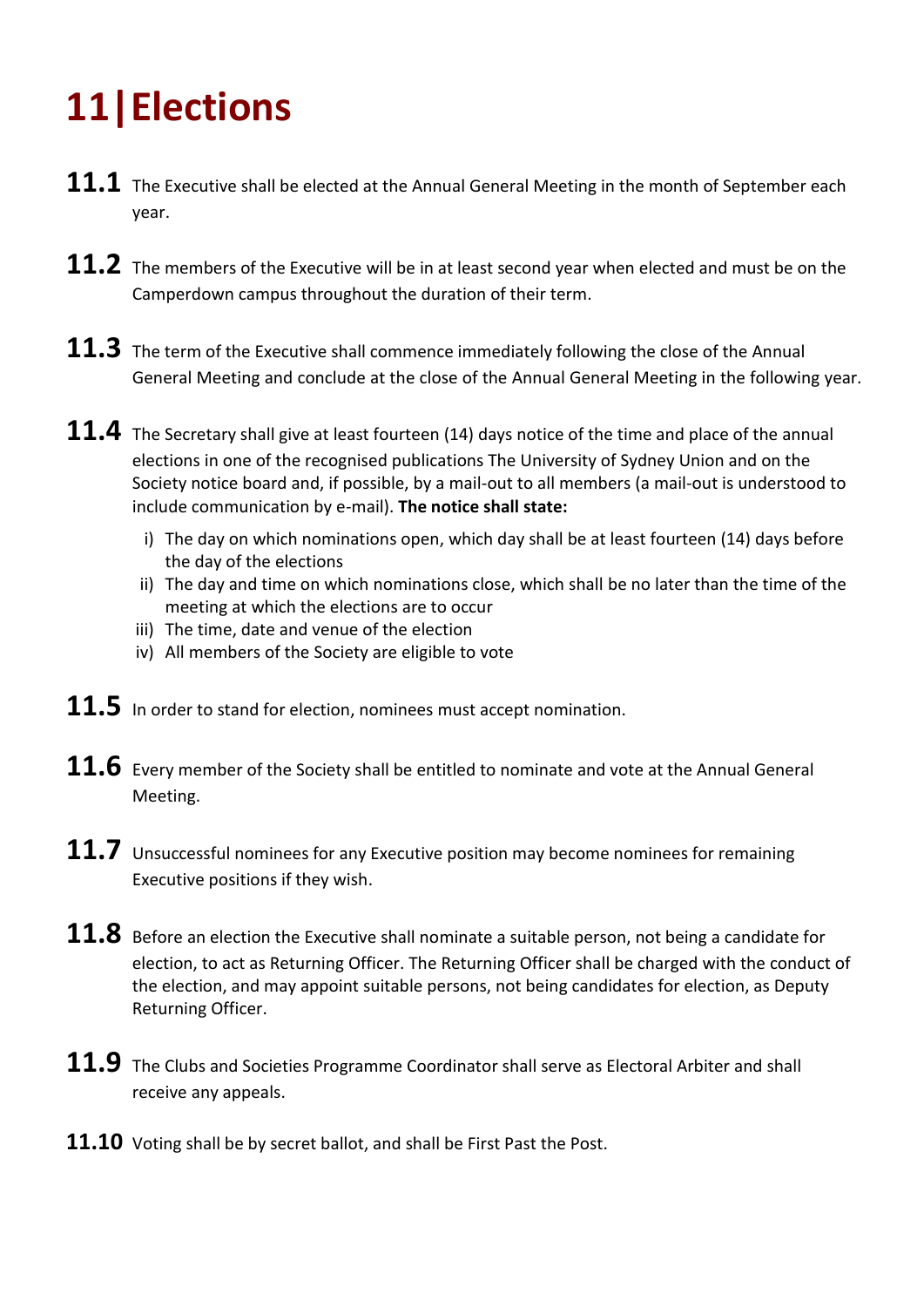## <span id="page-10-0"></span>**12|Alteration to the Constitution**

#### **12.1 This Constitution may be amended by a two-thirds majority of those members present and voting at any General Meeting, provided that:**

- a) Written notice of proposed changes has been given to the Secretary not less than seven (7) days before such a meeting
- b) The said changes do not contravene University of Sydney or University of Sydney Union guidelines
- c) The Secretary has given notice of those proposed changes to all members through one of the recognized publications of the University of Sydney Union and, if possible, the Society notice board and, if possible, by a mail-out to all members (a mail-out is understood to include communication by e-mail)
- d) A copy of the amended constitution, and minutes of the meeting at which the amendments were made, are presented to the Clubs and Societies Programme Coordinator of the University of Sydney Union within fourteen (14) days of the meeting
- e) The amendments are approved by the Clubs & Societies Committee and ratified by the Board of the University of Sydney Union
- 12.2 Constitutional amendments do not become effective until approved by the Clubs & Societies Committee and ratified by the Board of the University of Sydney Union.

### <span id="page-10-1"></span>**13|Properties & Finances**

- 13.1 All property of the Society shall be vested in the Executive, and shall be dealt with in such manner as directed by the Society in an Executive Meeting.
- **13.2** The Society shall maintain a bank account.
- 13.3 All payments of the Society shall be by cheque, signed by at least two members of the Executive, one of whom must be the Treasurer.
- **13.4** The finances of the Society shall be maintained in accordance with the C&S Handbook for Treasurers produced by the Clubs & Societies Office of The University of Sydney Union, and submitted for audit by the Clubs & Societies Auditor immediately following the Financial Year End of the Society in the month of August each year.
- 13.5 Four scholarships of \$250 are to be awarded to three 5th year veterinary students and one 4th year bioscience student at the commencement of their final year to provide assistance for placements.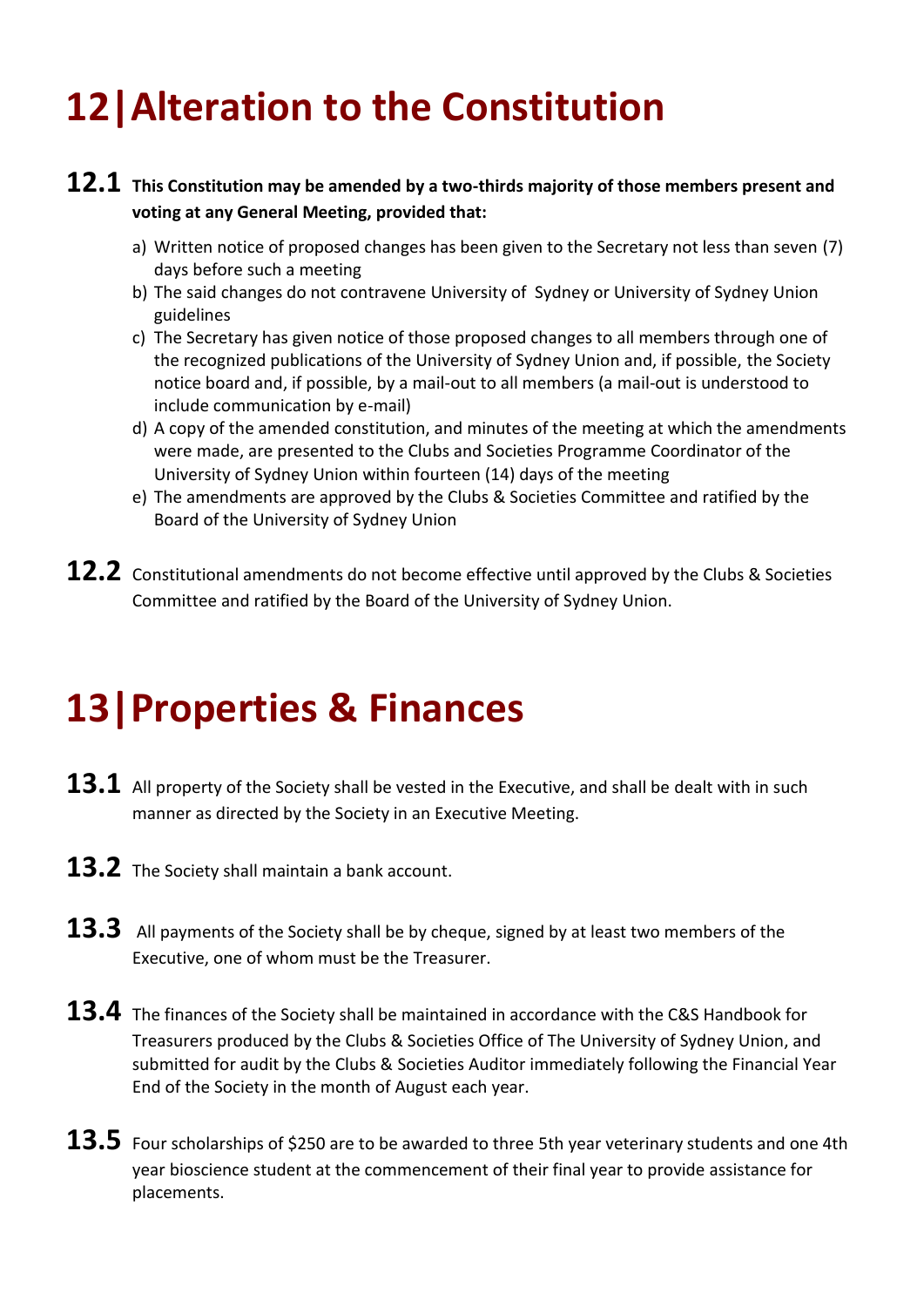## <span id="page-11-0"></span>**14|Dissolution**

- **14.1** The Society may be dissolved by resolution of a two-thirds majority vote of those members present and voting at a General Meeting. If on the dissolution there remain any monies or property, they shall be transferred to a cultural, charitable or educational organization as the Society in a General Meeting may resolve.
- 14.2 The Secretary shall give at least fourteen (14) days notice of the time and place of such a General Meeting through one of the recognized publications of the University of Sydney Union and, if possible, the Society notice board and, if possible, by a mail-out to all members (a mailout is understood to include communication by e-mail).

## <span id="page-11-1"></span>**15|Inactivity**

**15.1** The Society shall be deemed inactive after any contiguous six (6) month period in which the society does not hold any events or engage in any financial activity. If upon inactivity there remains any monies or properties, the C&S auditor and C&S manager shall become signatories of the Club account and the Clubs and Societies Office shall control such properties and held in trust. After a further six month period, all money will be deposited into a USU administered trust account, and will be returned to the club should it reform. After a total of eighteen (18) months inactivity, all club funds will be transferred to the USU general account.

## <span id="page-11-2"></span>**16|Recognition**

**16.1** The Society shall comply with all requirements of the University of Sydney and the University of Sydney Union for recognition as a registered society of the University of Sydney Union.